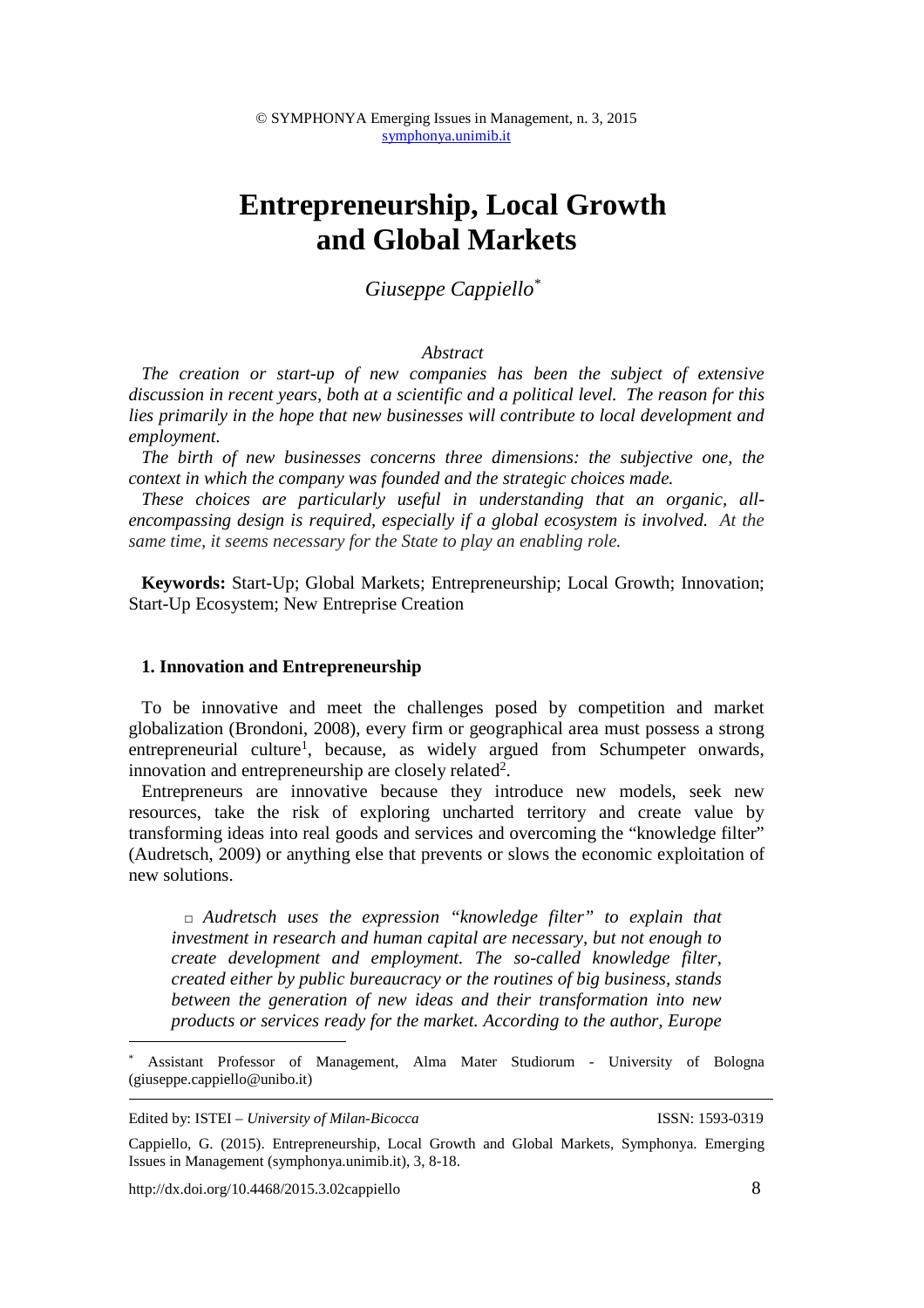*"has no shortage of people trained in science or engineering, and certainly no shortage of educated, creative and serious minds, but what happens if companies do not take advantage of all this preparation, this culture, this research, this creativity, and in short, the new breakthroughs made by individuals? Why should a large successful company ignore its most valuable asset, namely the ideas of intelligent, creative and talented employees? The truth is they do so on purpose."* 

Innovating does not necessarily mean inventing something that was not there before, like a technological solution, for example. It also means rethinking competitive positioning and reorganizing business assets, processes and market approaches in a more efficient, more competitive manner.

So it is not difficult to accept the argument that the entrepreneur is the main innovator, as they are the economic actors who qualify as the ones who "discover" (Kirzner, 1997) and "exploit" (Shane and Venkataraman 2000) opportunities for improvement that others often do not even see.

This explains why so much public funding and so many local, national and supranational programs are channelled into supporting entrepreneurship, because the entrepreneur is seen as a leading resource for both development and employment.

Starting, then, from the conviction that entrepreneurship is essential to any given region because it stimulates innovation and competitiveness, this paper seeks to contextualize the start-up of a new enterprise in an ecosystem consisting of a plurality of actors who constantly interact to create value by identifying new opportunities.

Current scientific literature focuses particularly on the figure of the entrepreneur in any new business, whereas studies on innovation often neglect the entrepreneur and concentrate primarily on institutions and structures (Acs et al, 2014). The entrepreneurial phenomenon, conversely, is systemic and involves a wide range of players. It is also never isolated from the environment it engages with, and, more importantly, it connects the local to the global, and the present to the future.

In this sense, there are at least three dimensions of the entrepreneurial phenomenon (Figure 1) that need to be analysed: the subjective nature of entrepreneurship, the context in which entrepreneurs and their businesses are born and grow, and the strategic importance of established businesses with the need to keep an entrepreneurial spirit alive.

**Figure 1:** *New Firm Creation*



#### Edited by: ISTEI – *University of Milan-Bicocca* ISSN: 1593-0319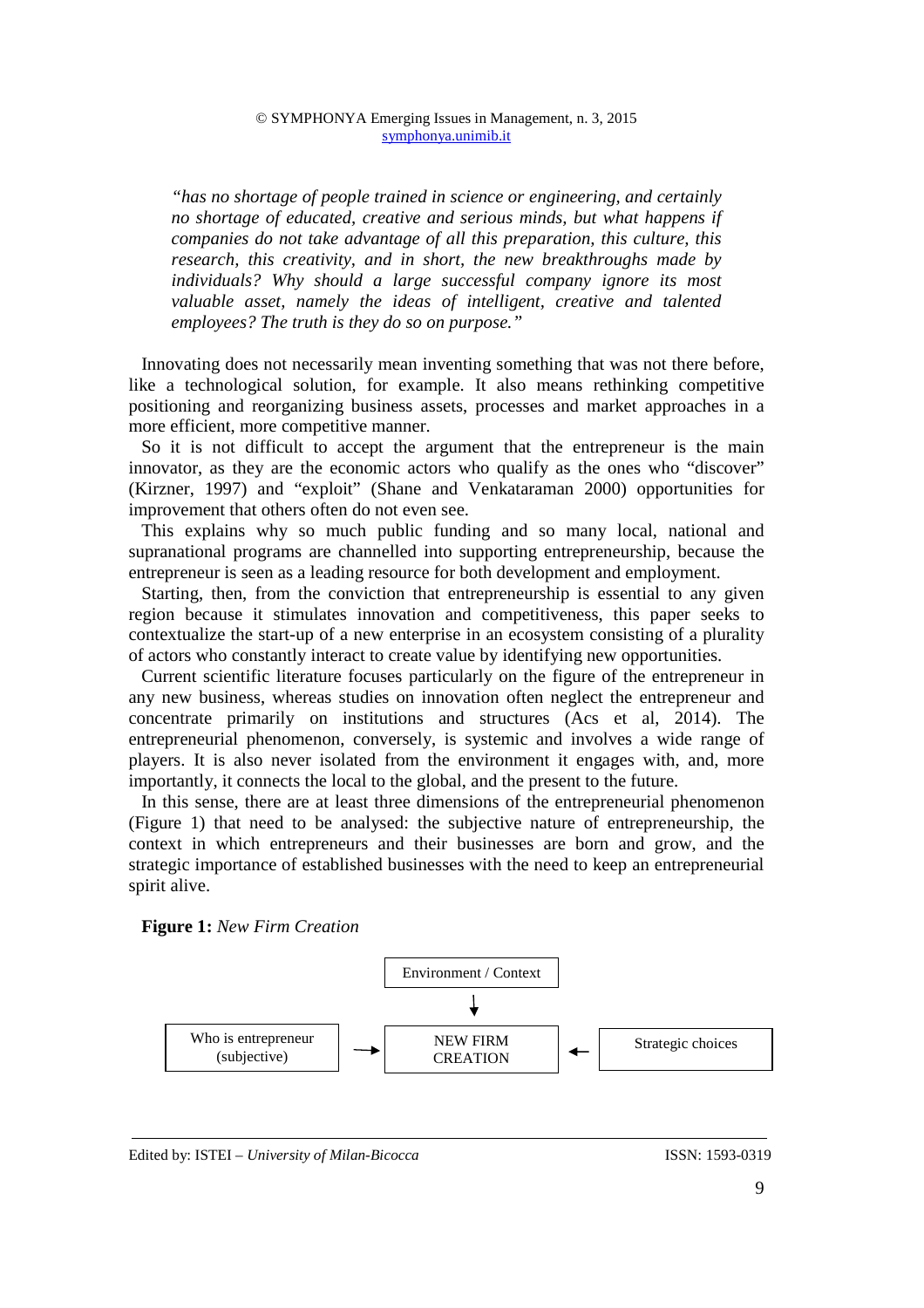## **2. The Creation of New Enterprises**

The interest in the creation processes of new businesses has grown since the end of the 1970s as a result of the technological, economic and social changes that have challenged the assumption that large enterprises are the only real drivers of economic development.

As shown in an interesting reconstruction by Audretsch (2009), after World War II large companies were responsible for an extraordinary leap in economic growth. The lives of many families, the layout of urban areas and, more generally, the shape of society itself was moulded by major enterprises. Young people automatically saw themselves working in one of these companies in the future and fathers took this state of affairs for granted. Thanks to the efficiency of the scientific production system, for example, in twenty years Ford had succeeded in lowering the price of its standard Ford T model to less than \$300 and workers, who earned \$5 a day, could actually buy the car they had helped build.

It then became clear that the rise of these enterprises, based on the use of capital, generated a more affluent social class and large-scale consumption, even if in the longterm this would lead to 'jobless growth'. In order to remain competitive in markets that were widening on both a multinational and a global scale, large companies had to minimize staff costs by moving to locations where production was cheaper. At the same time, these enterprises, despite having higher research budgets, found it difficult to take advantage of innovations and new market opportunities as internal routines had become over complex and inflexible. This led to a surge in new and innovative ventures that were seen by scholars and policy makers as an opportunity to introduce radical changes. In the 1990s America's quick reaction to a crisis that threatened its world leadership was also thanks to the development of an 'entrepreneurial society'.

The increasing attention paid by scholars to the phenomenon of new businesses was mirrored by an increase in the number of new entrepreneurial training programs. In 1970 in the United States only 16 business schools offered a course on entrepreneurship. In 1995, the courses had grown to about 440 and more than 50 universities provided at least 4 courses on this topic.

Entrepreneurial dynamics are especially relevant to the capacity of new businesses to create jobs and in recent decades in the United States, firms that are less than a year old have created an average of 1.5 million jobs (Kaufman Foundation, 2014). More generally, small businesses contribute significantly to the net balance of jobs created and this has given rise to an inverse relationship between the size of businesses and new jobs<sup>3</sup>. New businesses tend to hire younger people by virtue of their higher risk tolerance and the availability of specific skills, so regions with a higher percentage of forward-thinking young people can also count on a larger number of innovative startups (Ouimet & Zarutskie, 2014).

For various reasons that can be traced back in history to poverty or backwardness, or more recently to substantial state and bank intervention, Italy has always been characterized by widespread entrepreneurship, even if the vast number of companies have traditionally remained small affairs apart from a few large family-based industries. Amatori (1980) classified Italian entrepreneurs into three categories: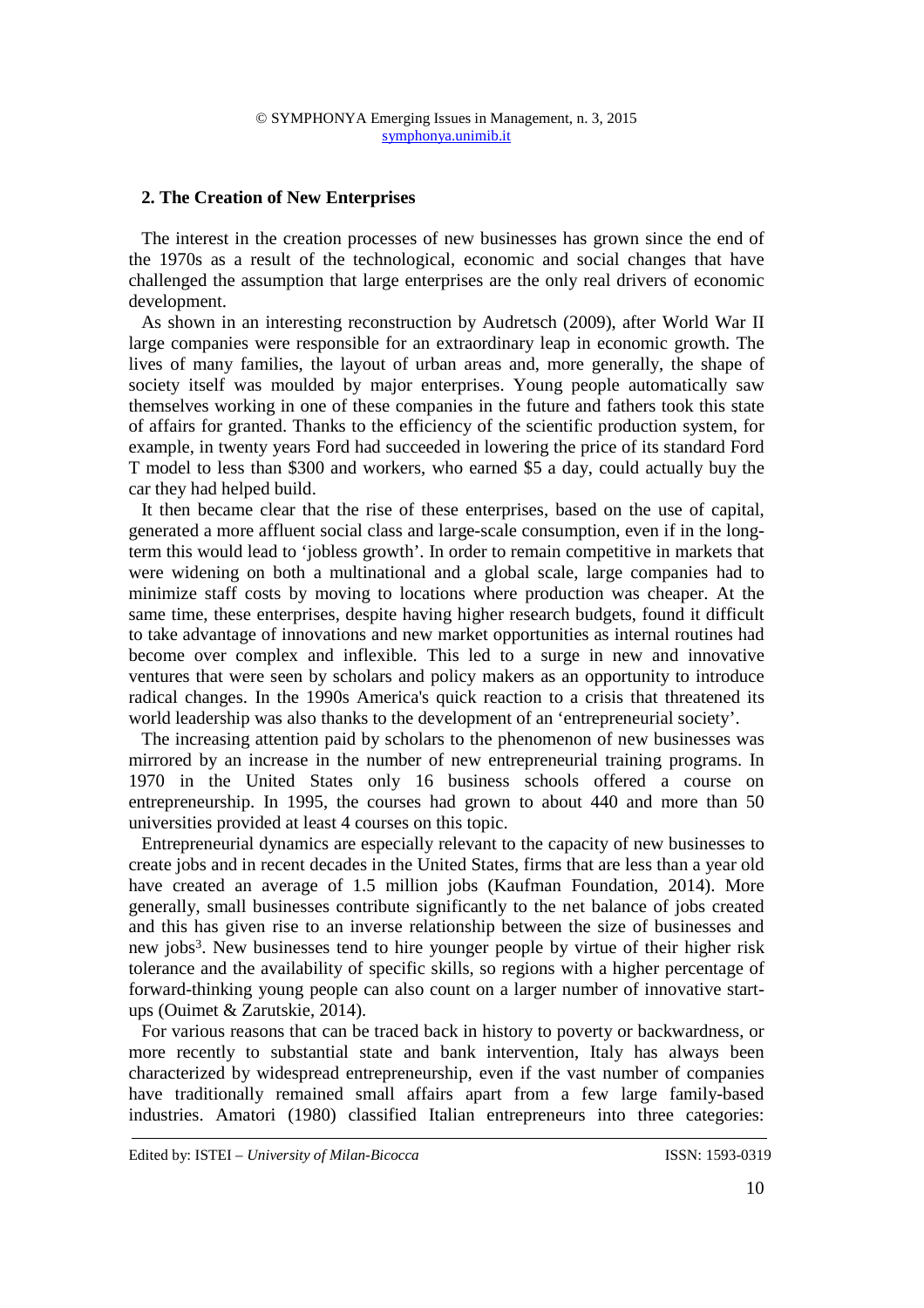"private", "supported" and "public". The first group are traditional entrepreneurs, the second have entered business after being funded by third parties (often public policies and financial incentives), whereas the third category are entrepreneurs, who have been set up directly by the state itself.

A more recent study on the roots of Italian capitalism (Toninelli & Vasta, 2010), focused on the period between the unification of Italy and the so-called 'economic miracle' after World War II, provides an identikit of the figures who created the entrepreneurial fabric of Italy at this time. These are people with an above average education, business experience based mainly on family relations and real international market opportunities. Despite these advantages, the level of innovation was generally poor, partly due to non-technical-scientific studies and a lack of versatility caused by many factors, like national welfare policies that weakened entrepreneur's appetite for risk and distanced their choices from the market.

At the same time, we cannot forget the countless success stories that have made Italy famous and the brilliance of lots entrepreneurs who have become sector leaders and exported their products all over the world. The same is true of the business models of a number of Italian industrial districts (Becattini, 2004) that have been widely observed internationally. These are important here, on account of the influence they have on the subjective element of entrepreneurship through relationship networks and shared visions and values.

The latest Global Entrepreneurship Monitor report (GEM 2014), a major research program involving approximately 200,000 people in 73 countries from all around the world, puts Italy in last place in terms of Innovation Drive, with a rate of total new entrepreneurship (TEA, Total Early-Stage Entrepreneurship Activity) of 4.4% among the adult population compared to 13.8% in the United States. This is undoubtedly the result of problems related to bureaucracy, the tax system and the slow pace of justice that, for many years, have prevented the undoubted potential that exists in Italy from being fully exploited.

*□ GEM refers to "Innovation-Driven" countries where companies are founded on knowledge and the service sector is highly developed. These are distinguished from "factor driven" countries whose production is based on agriculture and natural resources that do not require a qualified workforce and "efficiency driven" countries with capital intensive industrialization that exploits economies of scale.*

From a personal profile point of view, current entrepreneurs are very different from their predecessors. 24% of the 90,200 new companies set up in Italy in the first half of 2014 were founded by the under 30 age group, while a further 17% were founded by the 30 to 35 age group. These young people (60% males and 40% females, 48% graduates and 22% with a secondary school education) founded small enterprises that have few resources but boast a strong propensity for applying new technology and social networks to trade and business services because their founders are digital natives<sup>4</sup>.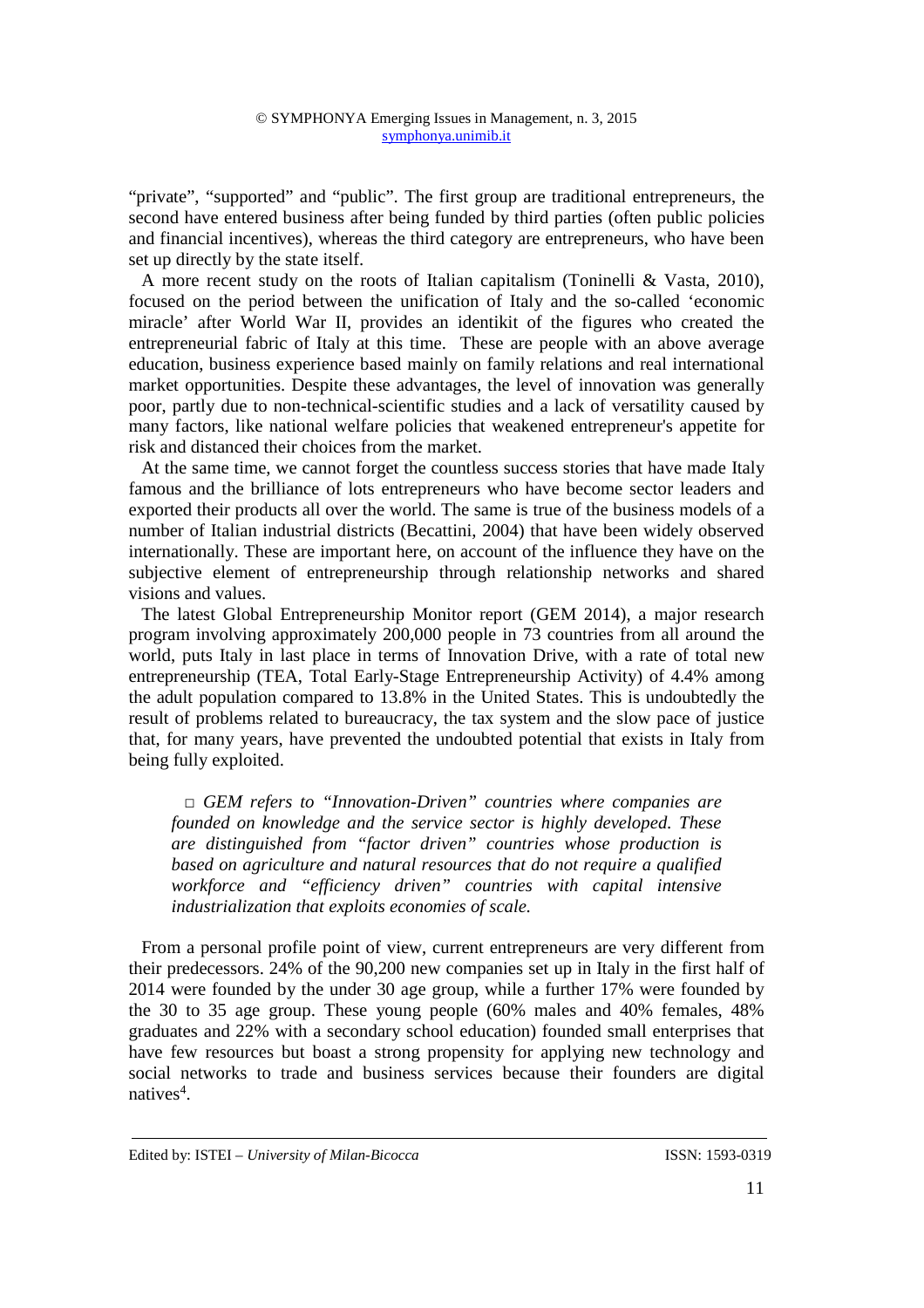The arguments in favour of new enterprises and the easy enthusiasm aroused by the various events organized to promote entrepreneurship have led the world's political classes to see entrepreneurs as a solution for recession, but this attitude has been criticised. A Forbes magazine article provocatively entitled "Seven Reasons Why Startups Will Not Save the Economy", for example, warns against this "Start-upmania" and invites us to shun short-term recipes in favour of long-term perspectives that support not only the foundation of enterprises, but also their growth and the way they target their investments.

#### **3. The Subjective Dimension**

In early studies on entrepreneurship a considerable effort was made to reach a precise definition of the figure of the entrepreneur and to identify what differentiates an entrepreneur from a non-entrepreneur. The result was the construction of a kind of genetic predisposition and the idea that certain people are 'born entrepreneurs'. From the meta-analysis carried out by Rauch and Frese (2007) on existing studies, a positive, albeit moderate, relationship emerges between certain personality traits of the "business owner" and the creation and success of their enterprise. This line of study, which is grouped in the so-called "trait theory", seeks to prove that entrepreneurs have specific characteristics and three in particular: a strong desire for self-realization (need for achievement), the need to feel in control (locus of control) and a propensity for risk-taking.

According to McClelland (1965), the desire for self-realization stretches certain people as they set themselves ambitious targets and are then strongly motivated to reach them. These characters are generally not afraid of overcoming obstacles as these targets often exist simply to be reached and not for any tangible benefit.

The locus of control construct refers to the degree to which a person believes that they are in control of the outcome of events in their lives, rather than external forces beyond their control (Rotter, 1966). People with an external locus of control believe that they are unlikely to control events in their lives and that whatever happens can be attributed to external circumstances, that are independent and uncontrollable. Conversely, people with an internal locus of control feel that they are masters of their own fate, because they determine it with their own skills and commitment. Miller and Toulouse (1986) suggest that entrepreneurs with an internal locus of control achieve higher levels of performance, especially when operating in dynamic environments.

Lastly, propensity for risk-taking defines a person's tendency to take or avoid a risky situation in order to gain an advantage.

A number of other traits can be added to these three main qualities, such as an ability to handle uncertainty, a capacity to adapt, measured by the speed of decision-making, and a willingness to learn from mistakes and alter beliefs and assumptions.

Despite their popularity, other studies of entrepreneurship have ignored these personal qualities and sought to explain entrepreneurial success by focusing on the 'situation' in which the aspiring entrepreneur has to operate.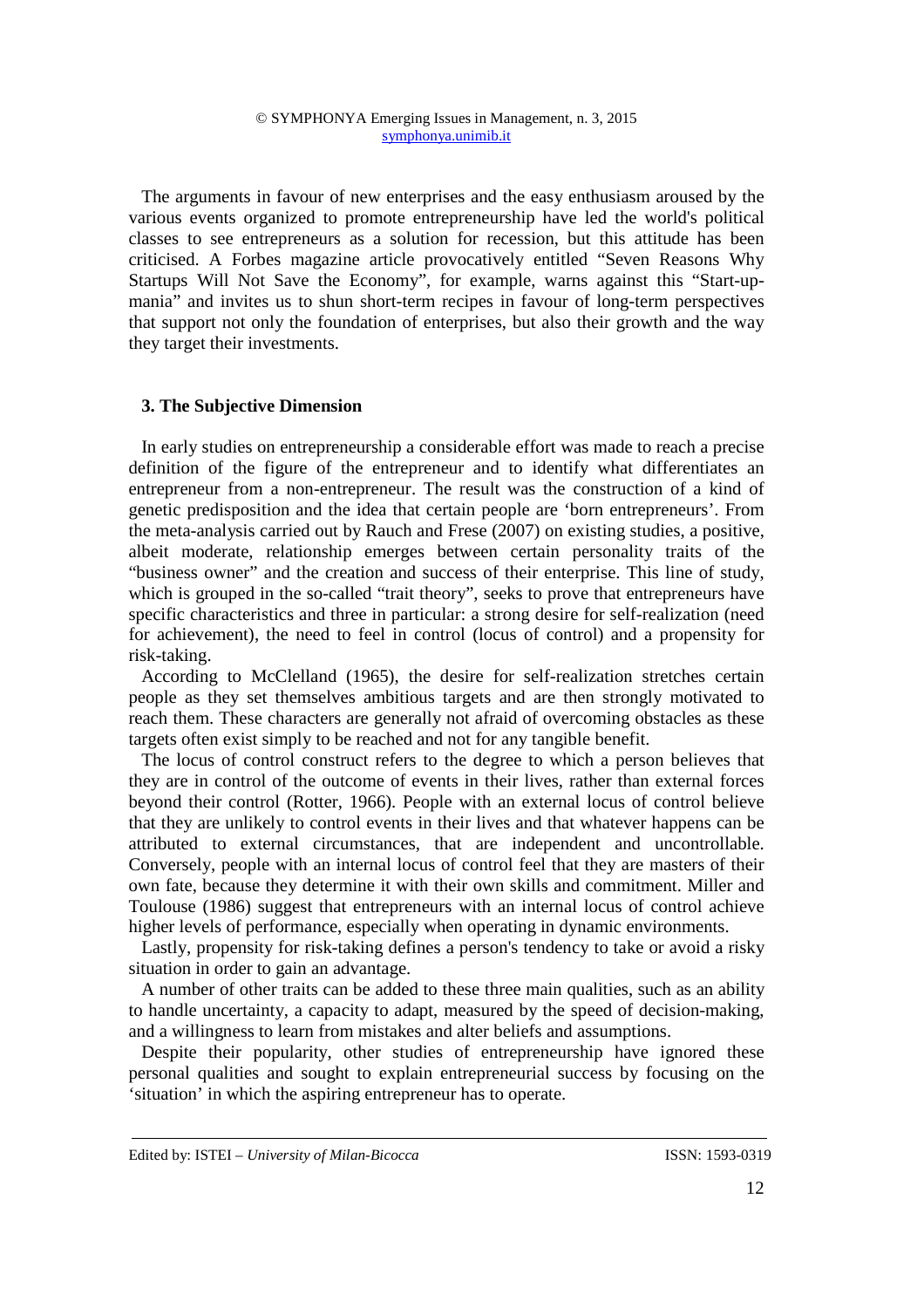Both these approaches, however, have been widely criticised as this issue is far too complex for these factors to be separated. Attempting to analyse how they interact, on the other hand, is an approach that is much more likely to give us a real insight into the ramifications of a business start-up. These interactive theories state that both 'genetic and environmental factors contribute to the formation of an entrepreneurial profile.' They take into account both the endogenous variables of the aspiring entrepreneur (gender and age) and the exogenous variables (previous experience, social, cultural and economic trends, parental models and historical and cultural traditions). In the first variable, gender has a strong impact on the decision to become an entrepreneur, as numerous studies show that males have a greater propensity to become entrepreneurs (even if this trend is decreasing). The second variable, on the other hand, demonstrate the important role that business relationship facilitators play in terms of the entrepreneur and the surrounding actors and business environment.

Recent literature tends to use a multidimensional approach that includes both antecedent factors such as personality traits, family and education levels, as well as the influence of external organizations, geographical location and available capital. In any case, the tendency is usually to focus on the individual character of a start-up and to leave existing businesses in the background, while focussing alternately on entrepreneurial orientation or orientation to the market. In a later section we will attempt to reconcile these two orientations.

Gartner (1988), however, believes that the "Who is the entrepreneur?" is the wrong question and disputes any approach that identifies entrepreneurship with the traits and behaviour of the entrepreneur, as entrepreneurship is only the act of creating an organization that was not there before.

# **4. The Context Factor**

Another perspective of entrepreneurship analysis refers to the environment in which innovative ideas appear and develop into an enterprise (Autio et al 2014).

Existing legislation, for example, has a powerful effect on the rate of start-ups. In some countries, for example, bankruptcy legislation is less detrimental to those who have a past history of business failure, as they are cultures that do not regard failure as an unrecoverable defeat. Similarly, the costs and time for starting businesses vary from state to state, and this certainly affects decisions of where to locate a new business.

Companies are not solitary ventures either, as those who decide to embark on an entrepreneurial path need support structures especially at start-up and consolidation.

These needs can usually be split into two types: capital and know-how. As far as capital is concerned, Italy is known to be a country with an undeveloped market for venture capital, but interestingly, the number of institutions offering this kind of service is currently growing.

Know-how, on the other hand, is a very different issue, as the crisis that the country's largest manufacturing enterprises are currently undergoing has highlighted the strategic importance of this resource. In addition to traditional training providers and other operators who are attempting to promote a culture of entrepreneurship, collaboration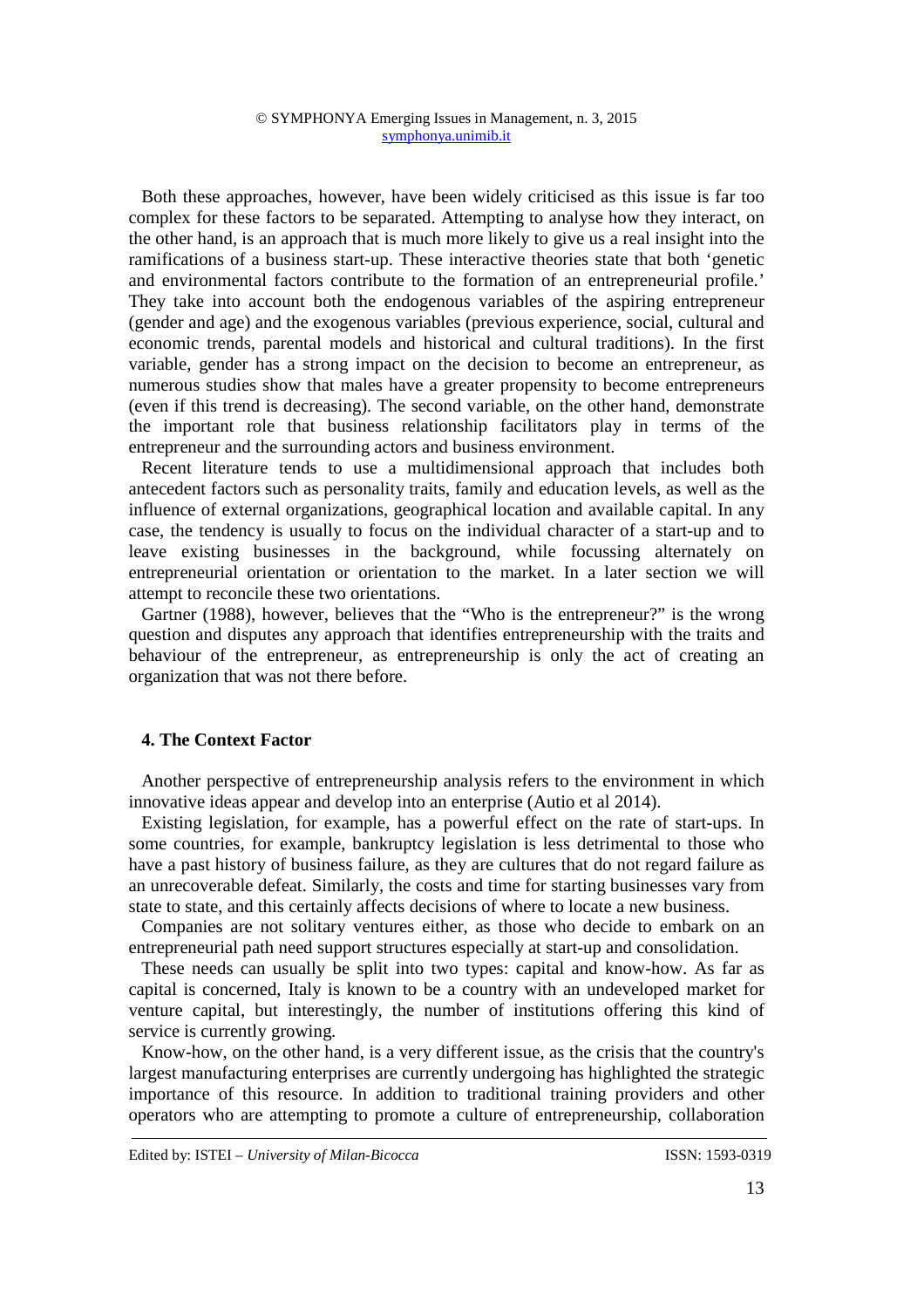and exchange of knowledge between different organizations oriented to innovation is mainly driven by geographical proximity. Therefore, since the 1980s, attempts have been made to reproduce the strategic advantages of proximity. Science parks (PST) are an example of this. A PST is a physical site designed and operated to facilitate the transfer of technology between companies, universities and research centres. Depending on the space and equipment available, these parks often hosts new businesses or spin-offs from existing ones as well as offering value-added services such as research and development, training, technology brokerage and marketing.

In Italy these science parks have been operating since the 1990s, thanks in particular to income from the Ministry of University and Scientific Research and contributions from the European Union. They are usually set up as consortia or joint-stock companies, but they exist in other legal formats too. At the moment the Italian Association of Science Parks and Technology, the organization created to support and represent these initiatives, has 27 members operating throughout Italy, but mainly in the North.

Business incubators, on the other hand, are one of the most common tools used to accompany attempts to create new businesses. From a chronological perspective, we have identified four key stages in the evolution of these structures in Europe. The first incubators, that were a kind of embryo of the current facilities, can be found at the end of the 1970s and were created from the ongoing transformation of traditional industry and the growing importance of information and communication technology. In the 1980s the number of projects and public funding grew significantly as incubators were seen as an economic policy instrument and a stimulus for entrepreneurial initiative and job creation. In the 1990s there was a degree of specialisation in terms of both sector and technological domains due to the spread of information technology. Since the year 2000, large private companies have begun investing equity capital in the establishment of incubators and accelerators.

A study sponsored by the Bank of Italy, indicates that in line with European data, about two thirds of Italian incubators are public<sup>5</sup>.

The relationship between the entrepreneur and the local area is, therefore, not a onesided affair, as new enterprises contribute to the development of their location in terms of employment growth, increased affluence and new preferential relations with other territories. For example, a company that opens a subsidiary in a different area creates new corridors of understanding between the two territories. At the same time, the local area helps sustain new enterprises by providing to its own resources.

The concept of social capital (Coleman, 1988) is perhaps the best definition of this stock of relationships that may be strong or weak (Granovetter, 1973) and which influences the development of entrepreneurship and innovation in three different ways (Bondoni, 2014; Lambin 2014). These include providing information, creating business opportunities by enhancing mutual confidence and reducing transaction costs, and sharing values and standards (Presutti, Boari, 2007). The importance of this kind of relational capital is demonstrated by the emergence of entire start-up cities, where a series of entrepreneurs have chosen the same location because it is easier to meet investors and fellow entrepreneurs, share knowledge and develop corporate alliances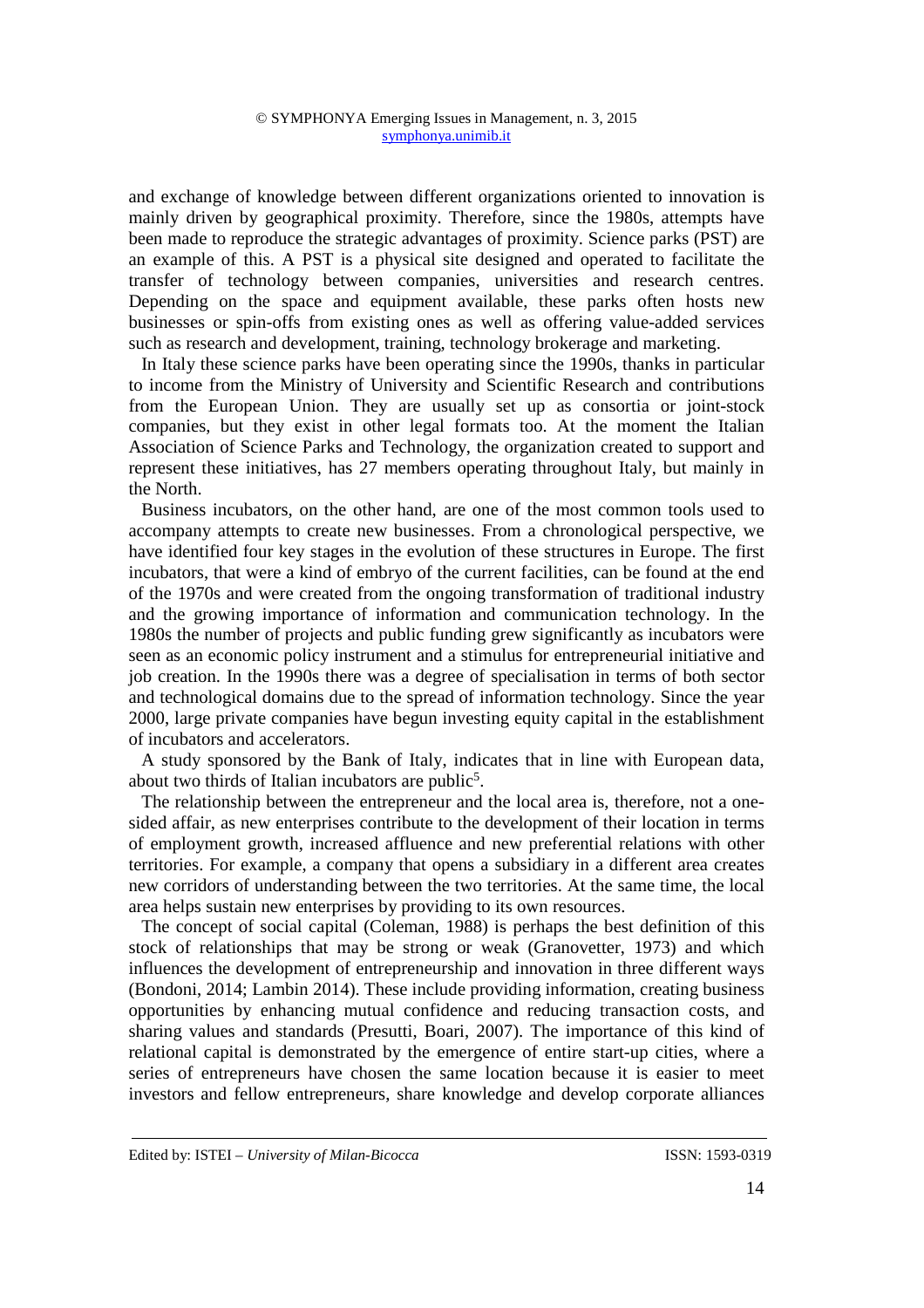(Brondoni, 2011). Silicon Valley is perhaps the best example of entrepreneurs and innovators coming together, in this case, in the field of digital and ICT technology.

# **5. Strategic Entrepreneurship**

The third perspective to analyse regards entrepreneurship in organisations that already exist because entrepreneurial orientation characterizes new venture as far as wealthy a consolidated firms (Lumpkin and Dess, 1996). The television industry, for example, shows how new successful businesses can be created from existing successful enterprises, such as, in this case, radio (Arora A., Gambardella A. and S. Klepper, 2005). In fact, new enterprises are often developed from existing ones or by diversifying successful solutions into contiguous sectors. A classic example of this are the spin-offs often launched by a group of capable employees.

Similarly, an important driver for the creation of new enterprises or the revitalization of existing ones is the public research system. For example, researchers operating downstream from a search path in which marketable innovations have emerged, may decide to create an enterprise affiliated to the mother institution or embark on an entrepreneurial experience in partnership with others.

This leap into entrepreneurship may be driven by various requirements, such as the need for greater flexibility and autonomy than that offered by a university, a desire for greater social recognition, the need to monitor results more effectively, formally involve graduate students or recent graduates, find greater economic resources to ensure the project continues to grow or to stabilize relations with a company that has complementary means (laboratories, patents, expertise, etc.).

The birth rate of spin-offs from research varies greatly between universities and countries on account of both national and individual university legislation, and the culture that characterizes the specific organization or territory in which the enterprise is located. In Italy 1,144 spin-off companies were recorded as of December 31, 2014 (XII Netval Report, 2015).

These two trajectories of new companies that emerge from existing ones or start-ups that are rooted in public research, indicate that the boundaries between marketing strategies (a market-driven approach) and entrepreneurial orientation (a market-driving approach, Jaworsky, Kohli and Sahay 2000) are often blurred. In situations where an established market already exists or needs to be redefined, (think, for example, of the tablet as a breaking innovation in the electronics market), a new 'end user' or new uses for existing products has to be established. This means that the company must create discontinuities along its value chain or change its business model. In these cases, a typical entrepreneur will want to introduce new services or new distribution channels and sometimes the most effective way to do this may be to found new businesses or acquire start-ups instead of investing heavily in research and development (exogenous growth).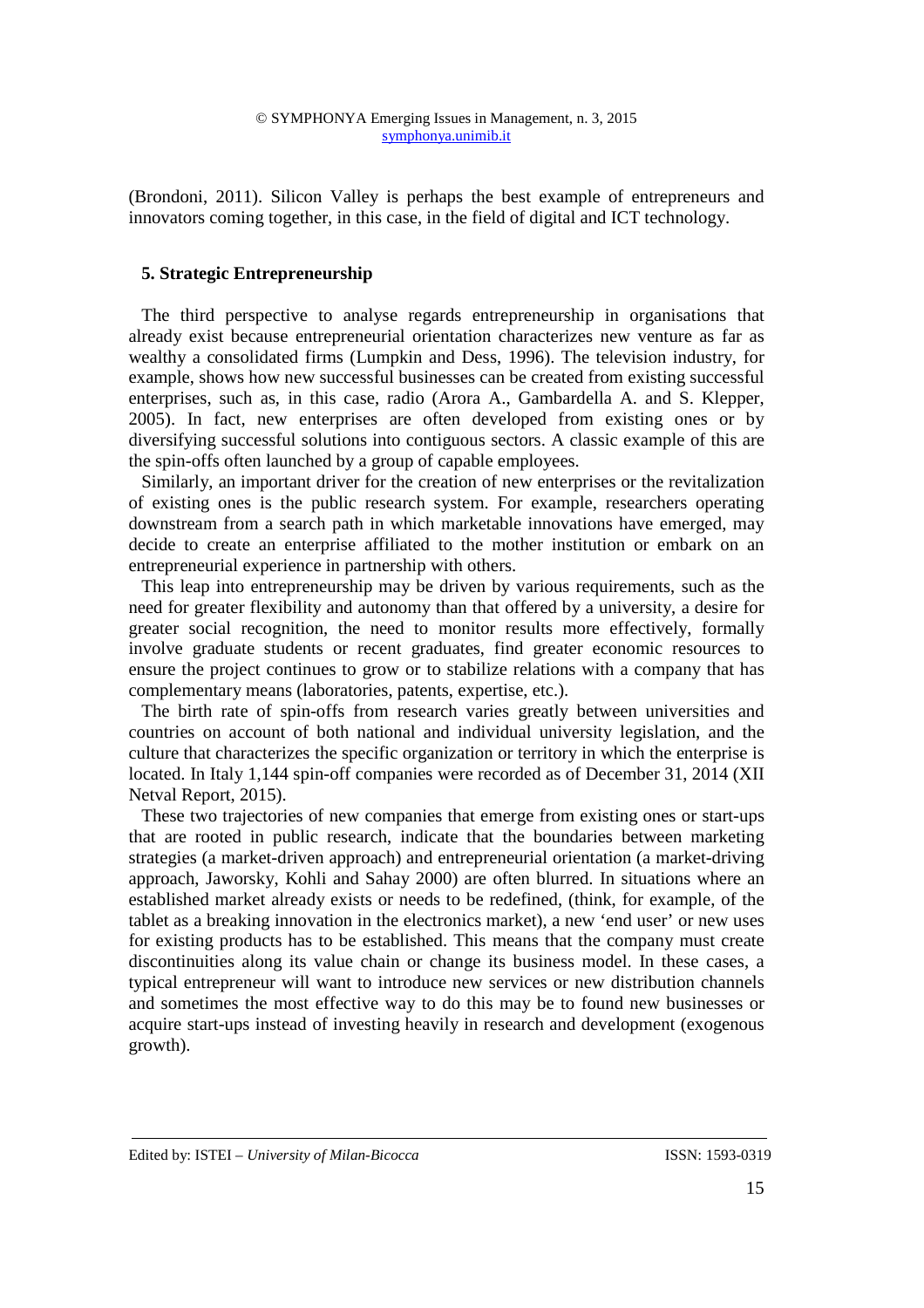### **6. Conclusions**

In this work new venture creation has been analysed from three different perspectives: the character of the entrepreneur, the context in which the new business is created and strategic orientation in existing companies. The results have highlighted the fact that new business paths are necessarily activated within a network of relationships between various parties, public, private or hybrid that make up the socalled ecosystem of start-ups.

In a recent article addressed to the scientific and professional community, the author posed the question "Why Marketers Should Study Public Policy" (Stewart 2015) and called for "deeper and richer analyses of public policy issues by marketers" because "marketing disciplines can contribute much to the discussion by addressing the "why" question in depth ... and by identifying the complexity of behaviour in markets, the underlying goals that drive behaviour, the alternatives for achieving these goals, and the likely acceptance or rejection of such alternatives" (id.). Entrepreneurship lends itself well to this type of study because regulating this area would have a significant effect on the behaviour of those involved and this work has identified three possible routes.

In conclusion, then, one additional consideration needs to be made regarding government policy. Mazzucato in 2013 showed that a significant part of certain types of innovation, such as important IPhone components or biomedical products, are no longer the result of private research. At present, though, the State's role in entrepreneurship is confined to overcoming market failures, whereas, perhaps it should also be looking not only at areas where there is no return on investment by private individuals. At the same time, though, the State does play an essential role in sustaining applications which then become profitable for individuals. This situation suggests that the State could be another example of entrepreneurship in the sense that it can help bear the risks involved in making certain choices, and help identify which areas to invest in, just as a private entrepreneur would. Certainly, for any innovative start-up, an Entrepreneurial State, with clear and secure rules, would be a great travelling mate.

## **Bibliography**

- Ács, Z.J., Autio E., and L. Szerb (2014). National systems of entrepreneurship: Measurement issues and policy implications, *Research Policy,* 43(3) 476-494. http://dx.doi.org/10.2139/ssrn.2008160
- Arora A., Gambardella A. and S. Klepper (2005). Organizational capabilities and the rise of the Sofware industry in the Emerging Economies: Lesson from the Histories of Some US Industries in Arora A., Gambardella A. (2005). *From underdog to Tigers: The rise and growth of the software industry in Brazil. China, India, Ireland and Israel*, Oxford University Press.

Audretsch, D. (2007). *The Entrepreneurial Society*, Oxford University Press.

Autio, E., Kenney, M., Mustar, P., Siegel, D., and M. Wrigh (2014). Entrepreneurial innovation: The importance of context, *Research Policy*, *43*(7), 1097-1108. http://dx.doi.org/10.1016/j.respol.2014.01.015

Edited by: ISTEI – *University of Milan-Bicocca* ISSN: 1593-0319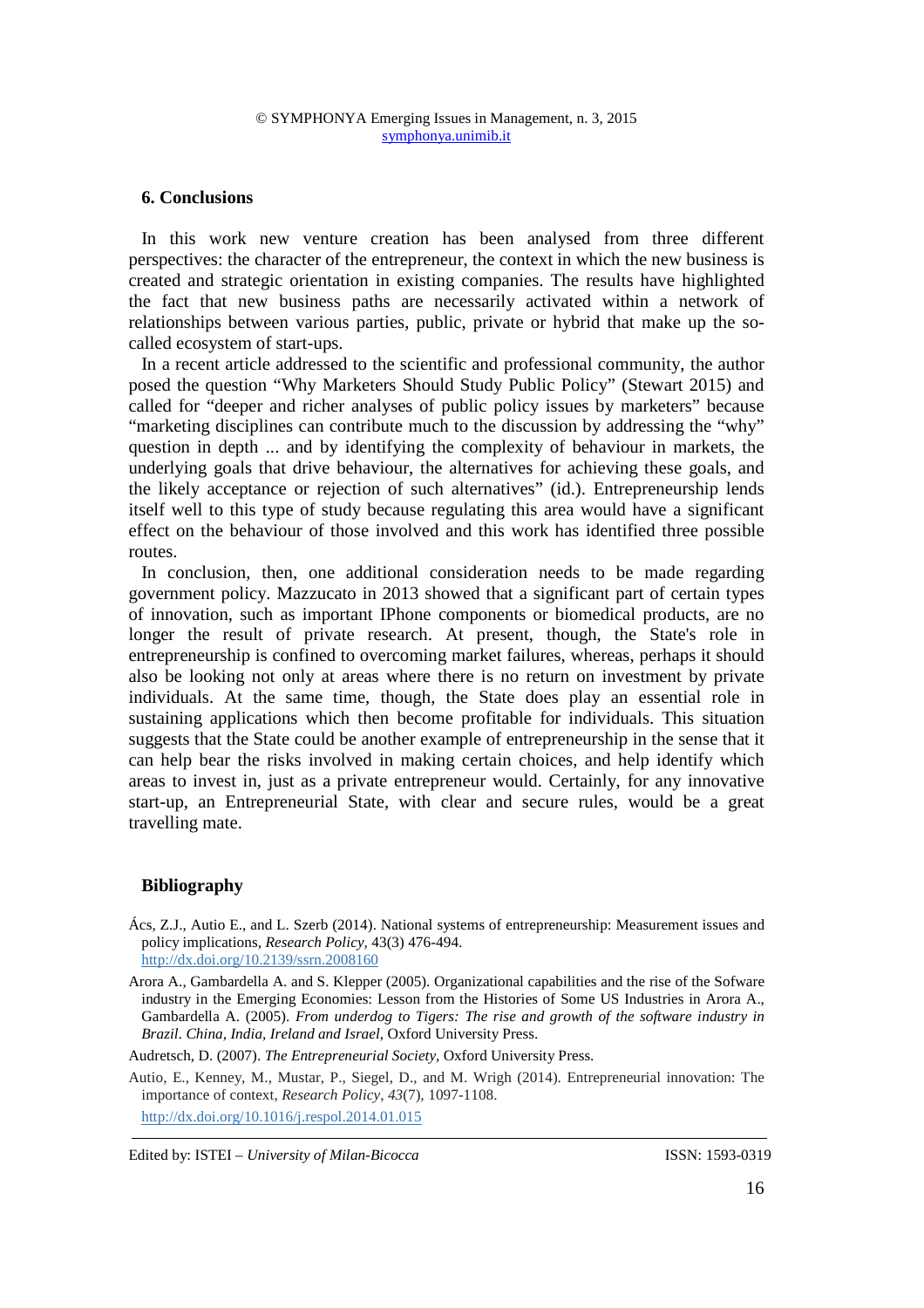Becattini G. (2004). *A new Approach to industrial change*, Edward Elgar Publishing*.* 

Brondoni, S. M. (2008). Market-driven management, Competitive Space and Global Networks, *Symphonya, Emerging Issues in Management,* 1, 14-27.

http://dx.doi.org/10.4468/2008.1.02brondoni

Brondoni, S. M. (2011). Global Networks, Knowledge Management and World Cities, *Symphonya. Emerging Issues in Management*, 1, 7-18.

http://dx.doi.org/10.4468/2011.1.02brondoni

Brondoni, S.M. (2014). Global Capitalism and Sustainable Growth. From Global Products to Network Globalisation, *Symphonya. Emerging Issues in Management*, 1, 10-31

http://dx.doi.org/10.4468/2014.1.02brondoni

- Brownson C. D. (2013). Fostering Entrepreneurial Culture: A Conceptualization, *European Journal of Business and Management*, 5.31, 146-154.
- Coleman J. (1988). Social capital in the creation of human capital, *American Journal of Sociology*, 94, 95-120.
- Gartner W.B, (1988). Who is the entrepreneur? is the wrong question, *Entrepreneurship Theory and Practice*, Summer, 47-67.
- Granovetter M.S. (1973). The strength of weak ties, *American Journal of Sociology*, 78, 1368-1380.
- Haltiwanger J., Jarmin R.S., and J. Miranda (2013). Who creates jobs? Small versus large versus young, Review *of Economics and Statistics* 95(2) 347-361. http://dx.doi.org/10.1162/REST\_a\_00288
- Holly K. (2013). Seven Reasons why Startups Won't Save the Economy, *Forbes* September 20.
- Jaworski B., Kohli A., and A. Sahay (2000). Market-driven versus driving markets, *Journal of the academy of marketing science* 28(1), 45-54.

http://dx.doi.org/10.1177/0092070300281005

- Kirzner I. (1997). Entrepreneurial discovery and the competitive market process: An Austrian approach, *Journal of economic Literature* 35(1), 60-85.
- Lambin, J.J. (2014). Rethinking the Market Economy, *Symphonya. Emerging Issues in Management* 2, 4-15.

http://dx.doi.org/10.4468/2014.2.02lambin

- Lumpkin, G., Dess G. (1996). Clarifying the entrepreneurial orientation construct and linking it to performance, *Academy of management Review* 21(1), 135-172. http://dx.doi.org/10.5465/AMR.1996.9602161568
- Mazzucato M. (2013). *The Entrepreneurial State: debunking public vs. private sector myths*, Anthem Press: London, UK.
- McClelland D.C. (1965). N achievement and entrepreneurship: A longitudinal study, *Journal of personality and Social Psychology* 1(4), 389. http://dx.doi.org/10.1037/h0021956
- Miller D., J.M. (1986). Chief executive personality and corporate strategy and structure in small firms, *Management Science,* 32(11), 1389-1409.

http://dx.doi.org/10.1287/mnsc.32.11.1389

Ouimet P., Zarutskie R. (2014). Who works for startups? The relation between firm age, employee age, and growth, *Journal of financial Economics*, 112 (3), 386-407.

http://dx.doi.org/10.1016/j.jfineco.2014.03.003

Presutti, M., Boari, C. (2007). Space-related antecedents of social capital: some empirical inquiries about the creation of new firms, *International Entrepreneurship and Management Journal*, Special Issue